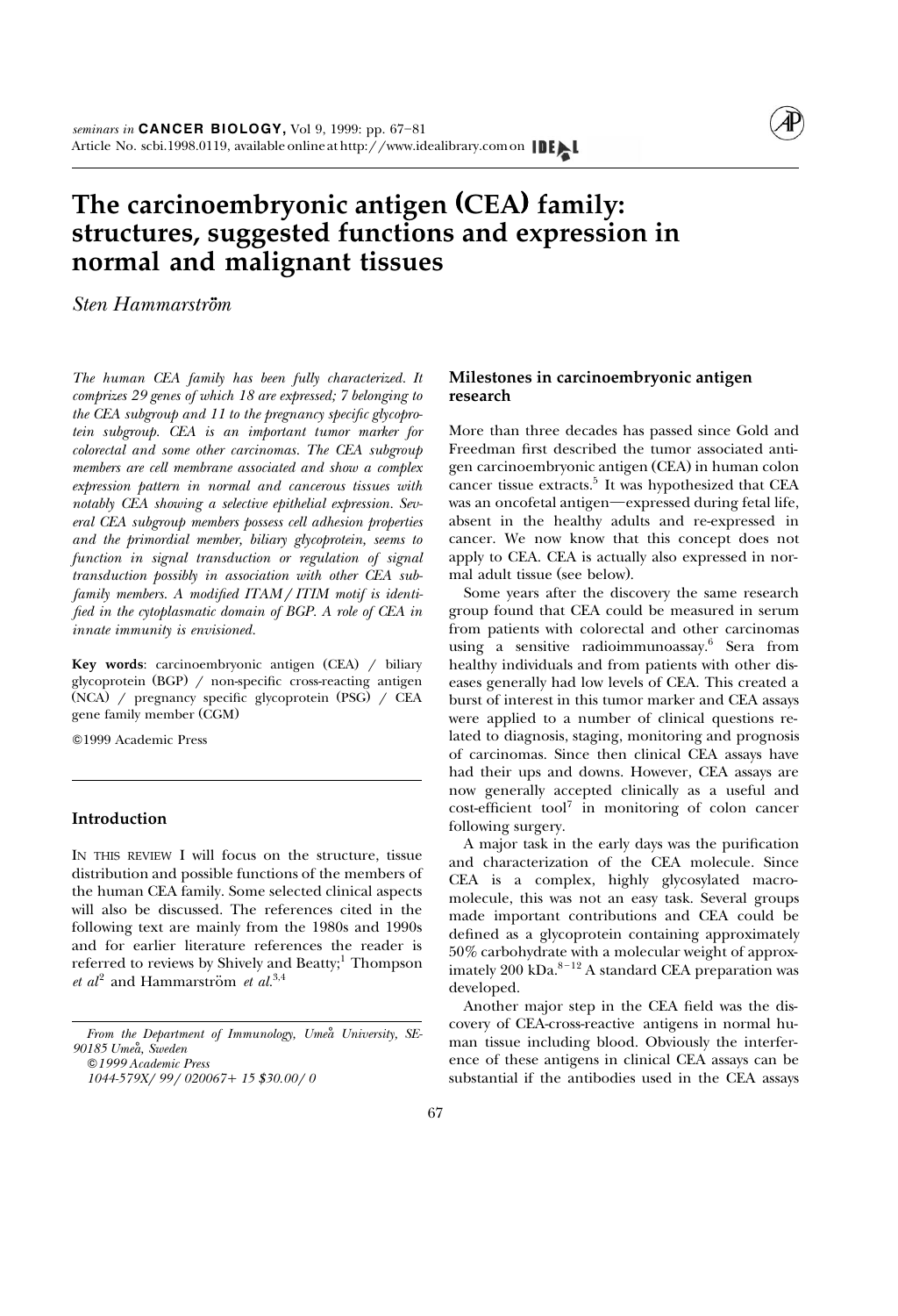are cross-reactive. The first related antigen to be discovered was non-specific cross-reacting antigen (NCA) independently described b[y von Kleist](#page-11-0) *et al*<sup>13</sup> and by Mach and Pusztaszeri.<sup>14</sup> The next to follow was biliary glycoprotein (BGP) discovered by Svenberg in our grou[p.15,16](#page-12-0)

In the late 1970s and early 1980s CEA became a favored target antigen for radioimmunolocalization of colorectal and other tumors of epithelial origin and with the emergence of the hybridoma technology to produce monoclonal antibodies these studies were further refined. More recently, anti CEA antibodies and derivatives have also used in experimental- and clinical-radioimmunotheraphy. Important contributors in these areas were the groups of Goldenberg, Mach and Begent (refs  $17-21$  and references therein). CEA has proven to be a suitable target antigen for the detection of primary and metastatic colorectal and some other carcinomas and is currently being explored as a possible target for antibody-mediated therapy.

As a consequence of the development of molecular cloning techniques in the late 1980s the entire field developed very fast and CEA has 'transformed' into an entire family of related molecules. Molecular cloning of cDNA for CEA was achieved in 1987 by four independent research groups (ref 22 and others<sup>\*</sup>) followed by cDNA for NCA (ref 23 and two other groups) and BG[P.](#page-12-0) $^{24,25}$  Subsequently cDNA for four additional CEA-related molecules, termed *C*EA *Gene Family Member 1, 2, 6 and 7 (CGM1, CGM2,* CGM6 and CGM7) were identified.  $26 - 29$  A surprising discovery was that human pregnancy-specific  $\beta$ 1 glycoprotein (PSG), a glycoprotein produced by placental syncytiotrophoblasts and secreted into maternal circulation<sup>30</sup> was indeed related to CEA.<sup>[31](#page-12-0)</sup>

# **The CEA gene family**

Altogether 29 different genes/pseudogenes have now been identified in the human CEA gene family.<sup>32</sup> Nucleotide sequence comparison between the different genes shows that the genes can be divided into three subgroups: the CEA subgroup containing 12 members; the PSG subgroup containing 11 members and the third subgroup containing six members. In the CEA subgroup seven of the 12 genes [i.e. CEA,

 $NCA$  (=  $NCA50/90$ ), BGP, CGM1, CGM2, CGM6  $(= NCA95)$  and CGM7] are expressed while CGM8, CGM9, CGM10, CGM11 and CGM12 are pseudogenes. In the PSG subgroup all 11 genes may be expressed. However, for PSG7, PSG8 and PSG12 allelic variants with stop codons in the N-domain exon exi[st.33](#page-12-0) Some individuals may thus not be able to express all 11 PSGs. All six members in the third family, i.e. CGM13 to CGM18, are pseudogenes.<sup>33</sup> The members of the CE[A ge](#page-12-0)ne family are clustered on chromosome  $19q13.2;^{34}$  more precisely to mid q13.2 between CY2A and D19S15<sup>[35,36](#page-12-0)</sup> within a region of 1.8 Mb. The genome organization of the CEA family is shown i[n Figure 1.](#page-2-0) As can be seen the PSG and third family genes are located telomerically to the CEA subgroup genes. The genes are organized in two clusters of 250 and 850 kb separated by a region of approximately 700 kb containing several unrelated genes. Interestingly, the third subgroup genes are interspersed between the PSG genes.

Analysis of the amino acid sequence of CEA<sup>37</sup> and of the other members of the CEA family revealed that they belong to the immunoglobulin superfamily. Two types of immunoglobulin domains are seen: a N-terminal domain of 108 amino acids homologous to the Ig variable domain (IgV-like) and between zero and six domains homologous to the Ig constant domain of the C2 set  $(IgC2$ -like)[.](#page-12-0)<sup>38</sup> The IgC2 domains may either be of type A containing 93 amino acids or of type B containing 85 amino acids. A signal peptide of 34 amino acids (L) precedes the N-domain. This peptide is cleaved off from the mature protein following transport to the cell surface. The molecules of the CEA- and PSG-subgroups differ from each other at the C-terminal end. The CEA subgroup members are attached to the cell surface membrane while the PSGs are secreted molecules. Among the CEA subgroup members there are two types of membrane attachments. BGP, CGM1 and CGM7 contain a hydrophobic transmembrane domain (TM) followed by either a long or a short cytoplasmatic domain (CYT). CEA, NCA, CGM2 and CGM6 are attached to the cell membrane via a glycosyl phosphatidyl inositol moiety  $(M)$ . The short hydrophilic tail  $(T)$  of the PSGs, of which there are four different types, $33$  allows these molecules to be exported from secretory vesicles in syncytotrophoblasts to the maternal circulation.<sup>39</sup> The domain formula for CEA is: [N-A1-B1-A2-B2-A3-B3-

M]. For the largest BGP splice variant the formula is: [N-A1-B1-A2-TM-CYT] and for most PSG splice variants the formula is:  $[N-A1-A2-B2-T]$ . Figure 2 shows cartoons of the expressed members of the CEA sub-

<sup>U</sup>*Only one reference has been shown, however, several groups may have made the same discovery at approximately the same time.*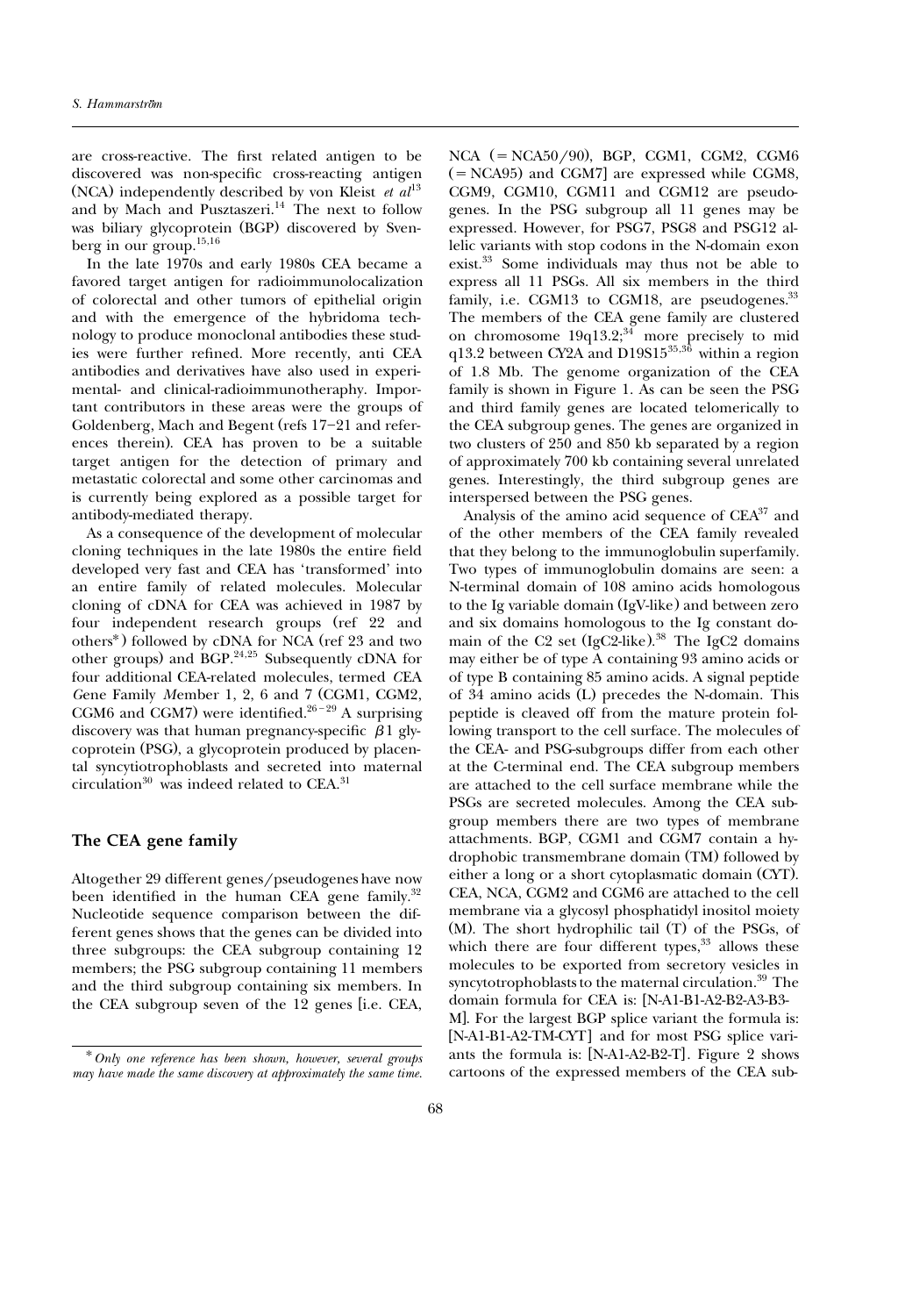<span id="page-2-0"></span>

**Figure 1.** Genome organization of the CEA gene family. The CEA family has been localized to the q13.2 region indicated in the chromosome idiogram. Locations of the 29 individual members of the family are indicated in the expansion to the right of the chromosome. Genes are depicted as boxes of arbitrarily uniform size. Arrows indicate the direction of transcription. Boxes in the inset at far right indicate the locations of four non-CEA genes mapped within the CEA region. Other members of the immunoglobulin superfamily mapped to chromosome 19 are shown in their relative locations along the chromosome.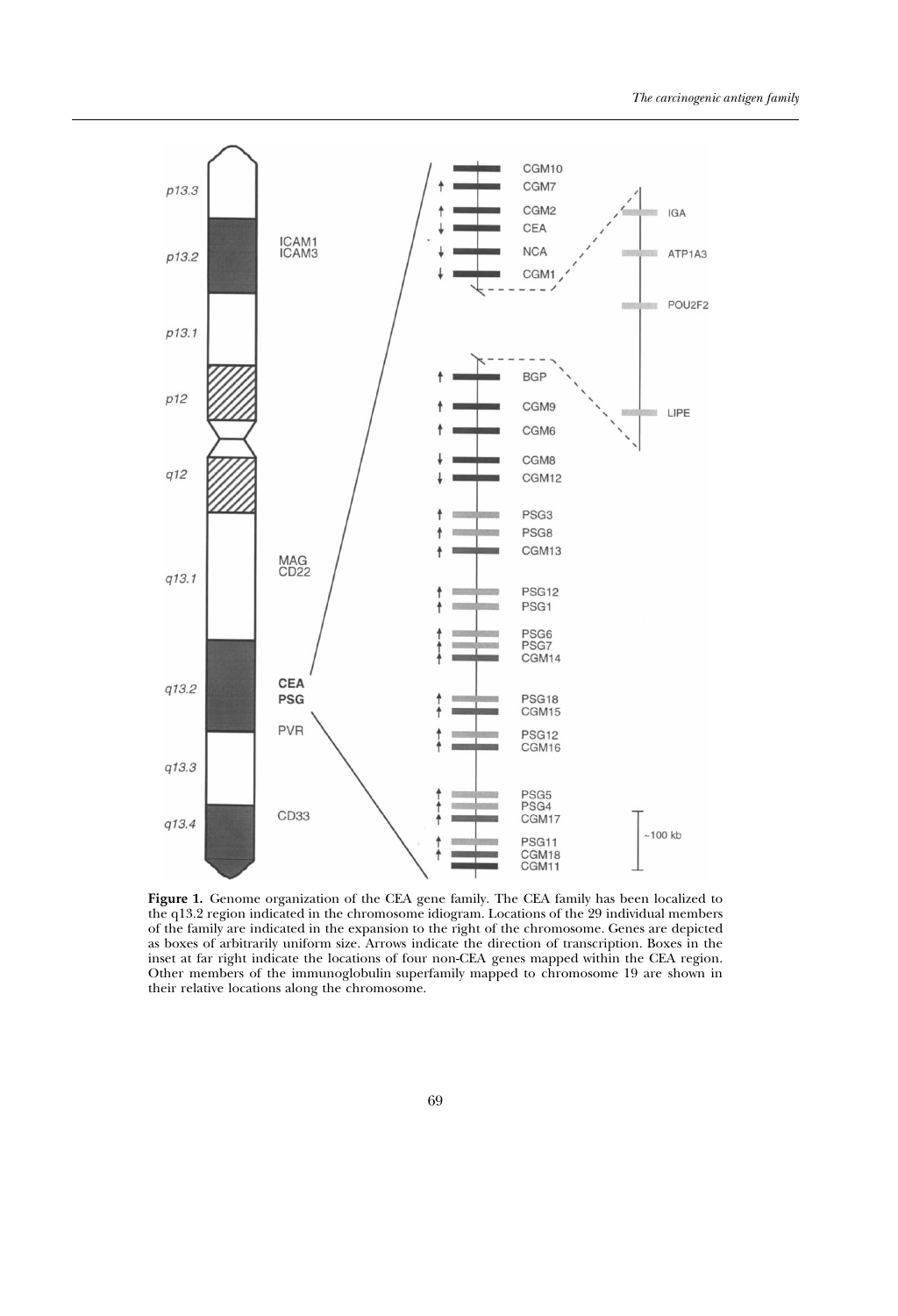<span id="page-3-0"></span>group. BGP, CGM1 and the PSGs occur in alternatively spliced forms. For BGP seven different forms have been described; in all forms the N-domain is retained (Figure 2). Perhaps the most important difference between the BGP splice variants is the two types of cytoplasmatic domain that exist. The longer cytoplasmatic form contains two tyrosine residues which may be phosphorylated. The tyrosines are part of modified immunoreceptor tyrosine based activation/inhibition motifs (ITAM/ITIM motifs) and may therefore participate in signaling events (ref 40 and below). Similarly, CGM1 has a long and a short cytoplasmatic domai[n.41](#page-12-0) As mentioned earlier there

are four different types of short hydrophilic PSG tails. In addition we have found five different combinations of N-, A- and B-domains within the PSG group. $42$ Moreover, we recently identified a second form of CGM2. It lacked the A2-domain (Figure 2; Zhou and Hammarström, unpublished results, 1998).

Two features seem to be characteristic for all expressed members of the CEA family: (i) they contain a single IgV-like N-domain, which lacks the intrachain disulfide linkage—the latter being replaced by a salt bridge. This type of IgV-domain is, however, also seen in a few other immunoglobulin superfamily members notably in CD2 and CD8; and (ii) the



**Figure 2.** Models of the molecules in the CEA subgroup based on their cDNA structure. The IgV-like N-domains are unshaded and the IgC-like domains  $(A \text{ and } B)$  are shaded. The non-Ig domains in BGPy and BGPz are shown as striped boxes. The GPI-linkage to the cell membrane is shown by an arrowhead. For BGP and CGM1, two forms of cytoplasmic domains (long and short) derived by alternative mRNA splicing exist. Potential glycosylation sites are shown as lollipops. Five of the CEA subfamily members have been named in the CD system; BGP is CD66a, CGM6 is CD66b, NCA is CD66c, CGM1 is CD66d and CEA is CD66e.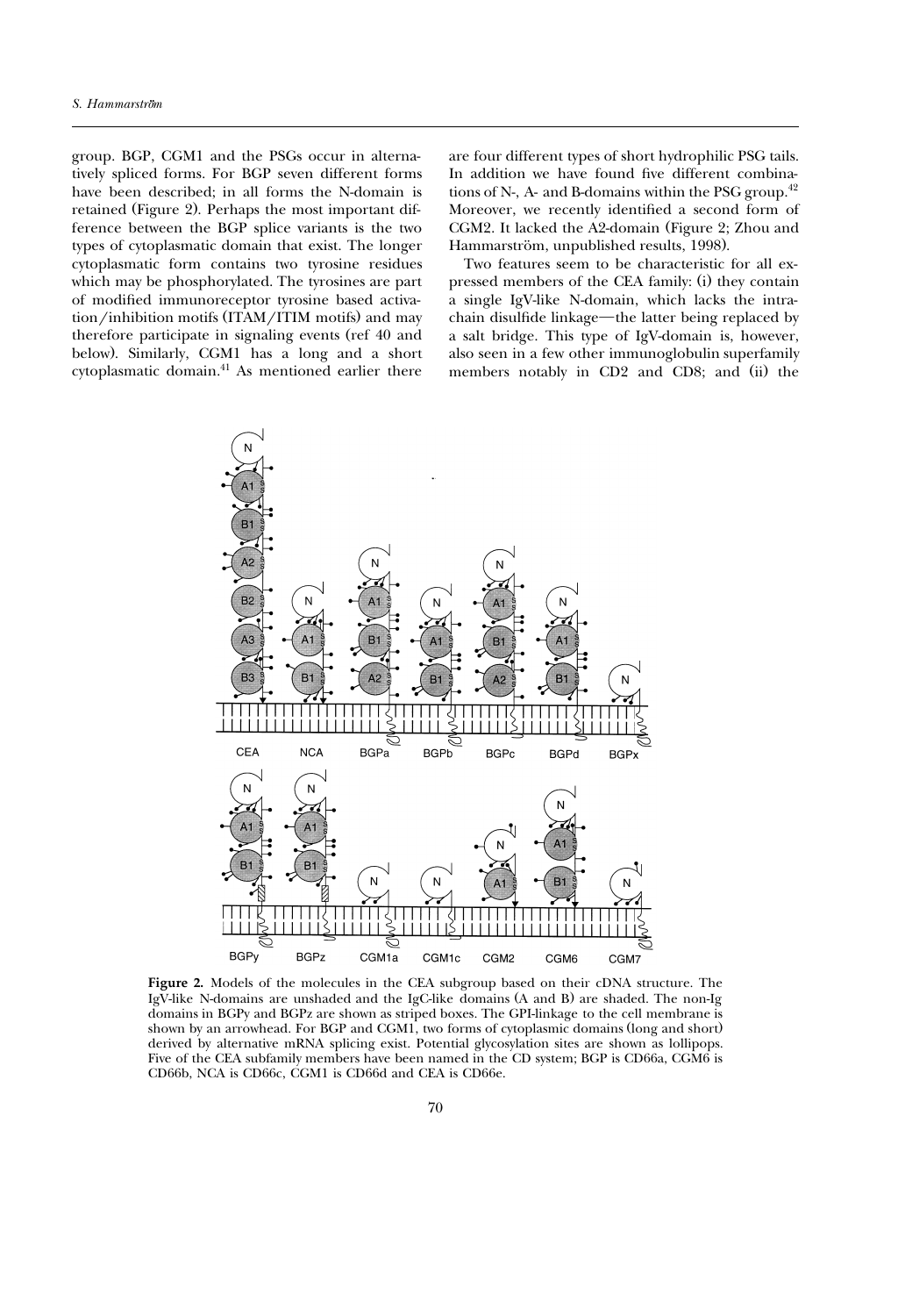molecules are extensively glycosylated on aspargine residues, mostly (or exclusively) by multiantennary complex type carbohydrate chains.<sup>43,44</sup> The carbohydrate content may constitute up to 50% of the total mass.

Recently the structure at low resolution of the seven domains in CEA cleaved from its membrane anchor was determined by X-ray and neutron scattering[.45](#page-13-0) CEA was found to be a monomer with a molecular mass of 150,000 with the dimensions of  $20\times8$ nm (length  $\times$  width) implying extended carbohydrate structures. An automated curve fitting procedure gave a family of zig-zag models for CEA. Thus CEA may be seen as a 'bottle-brush' with the immunoglobulin domains tilted at an  $160^{\circ}$  angle against each other along the long axis. Each Ig-like domain in CEA forms roughly a cylindrical shape. It is made up of two  $\beta$ -sheets [ $\beta$ -strands DEBA and  $\beta$ -strands  $GFC(C'C'')$ ] in a structure known as a  $\beta$ -barrel. The protein face of the GFCC $\prime$   $\beta$ -sheet in neighboring domains lie on alternative sides of the CEA structure. Interestingly, the protein face of the AGFCC'C"  $\beta$ sheet in the N-domain and of the GFCC $\prime$   $\beta$ -sheet of A- and B-domains are free of steric hindrance from extended carbohydrate structures. The authors furthermore showed that this applies to several other CEA family members indicating that this face of the Ig-like domains in the molecules probably is involved in protein-protein interactions including adhesion<sup>46</sup> and antibody binding[.47](#page-13-0)

# **Expression of CEA family members in normal human tissues**

The promotor regions of the CEA family members lack the classical TATA and CCAAT elements and contain features both of constitutively active housekeeping genes like  $G/C$  rich regions, SP1 sites and of diff[erentia](#page-13-0)lly or developmentally regulated genes.<sup>22,48-50</sup>

Until recently it has not been possible to determine the tissue expression of these molecules with certainty. This was mainly due to incomplete knowledge about the family members and their similarity to each other which has prohibited the development of specific riboprobes and specific monoclonal antibodies (mAbs). Now, however, the situation is different. Specific mAbs are available for CEA, NCA, BGP, CGM2 and for the PSGs as a group (all 11 PSGs) are closely similar to each other). Similarly, specific PCR primers and riboprobes have been constructed.

Fairly extensive data on the tissue distribution are available for CEA, BGP and PSG, while only limited information is available for NCA, CGM2 and CGM6 and little is known about the tissue distribution of CGM1 and CGM7. BGP has the broadest distribution in normal tissues being expressed in a number different epithelia [esophagus (glandular epithelial cells); stomach (pyloric mucous cells, Brunner's gland cells); duodenum/jejunum/ileum (epithelial cells); colon (columnar epithelial cells, caveolated cells); pancreas (epithelial cells of the duct); liver (bile canaliculi, bile duct epithelial cells), gall bladder (epithelial cells); kidney (epithelial cells of proximal tubules); urinary bladder (transitional epithelial cells); prostate (epithelial cells); cervix (squamous epithelial cells); endometrium (glandular epithelial cells)], in sweat- and sebaceous-glands, in granulocytes and lymphocytes and perhaps also in endothelial cells in some organs. $4,51,52$  $4,51,52$ 

NCA has probably also a fairly broad tissue distribution being present in epithelial cells in different organs and in granulocytes and monocytes.<sup>4,53,54</sup>

In contrast, CEA shows a more limited tissue expression in normal adult tissue. It is present in columnar epithelial cells and goblet cells in colon, in mucous neck cells and pyloric mucous cells in the stomach, in squamous epithelial cells of the tongue, esophagus and cervix, in secretory epithelia and duct cells of sweat glands and in epithelial cells of the prostat[e.4,](#page-11-0)[52,55,56](#page-13-0) CEA expression in the above mentioned organs generally commences during the early fetal period (week  $9-14$ ) and seems to persist throughout life.<sup>55</sup> Interestingly, mice expressing the human CEA gene under the control of its own human promotor shows essentially the same expression pattern as CEA in humans despite the fact that no CEA homologue appear to be present in rodents.<sup>57</sup>

The main site for PSG production is the placenta and especially during the first trimester of pregnancy the rate of synthesis is very high.<sup>39</sup> PSG synthesis in placenta is limited to the syncytiotrophoblast.<sup>39</sup> However, PSG is not exclusively expressed in human placenta. PSG cDNA clones have been isolated from fetal liver, salivary gland, testis and myeloid cells. $2,3$ Most likely the PSG levels in these organs are fairly low.

Although not much is known about the distribution of the remaining four expressed molecules it would seem that CGM2 has a similar distribution to that of CEA being expressed in certain epithelial cells notably in colon but not in granulocytes. In contrast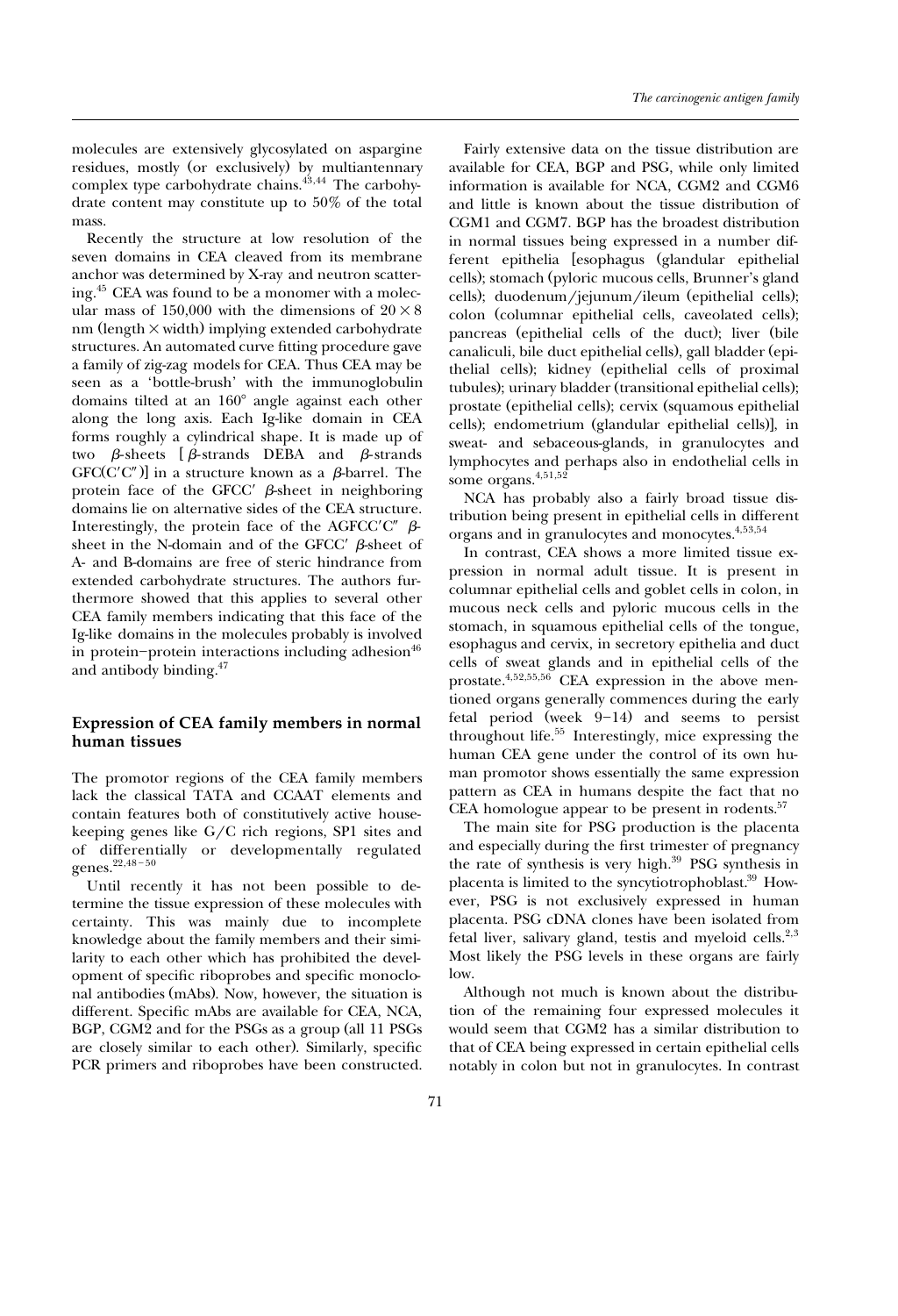CGM1 and CGM6 are expressed in granulocytes but probably not in epithelial cells.

To summarize, in normal adult tissue four different patterns of cellular expression can be recognized:  $(1)$  selective epithelial (CEA and CGM2);  $(2)$  granulocytic (CGM1 and CGM6); (3) selective syncytiotrophoblastic (PSGs); and  $(4)$  broad (BGP and NCA).

## **Expression of CEA family members in relation to cellular differentiation**

We have studied the expression in normal adult colon epithelium of CEA, BGP, NCA and CGM2 (the four expressed CEA subfamily members in this tissu[e](#page-13-0)<sup>58,59</sup>) at the mRNA and protein levels using RT-PCR, *in situ* hybridization, immunohistochemistry and immunoelectron microscop[y.51,58,60](#page-13-0) The results are summarized in Table 1. All four mRNA species were expressed at high levels in the mature columnar epithelial cells facing the free luminal surface and in the highly differentiated columnar epithelial cells at the crypt mouth. CEA- and NCA mRNAs were also expressed in the epithelial cells of mid- and lower crypt, although at lower levels. BGP- and CGM2 mRNAs, in contrast, were not detected at the lower levels of the crypt. Another difference was that mR-NAs for CEA and NCA were also expressed in goblet cells, in contrast to BGP and CGM2 mRNAs. The cell- and region-specific expression patterns of CEA-, NCA-, BGP- and CGM2 glycoproteins were in complete agreement with the findings at the mRNA level indicating that the production of these glycoproteins is essentially controlled at the transcriptional level. Maximum expression of all four molecules was attained only when the columnar cell had migrated up to the level of the free luminal surface, i.e. to the functional compartment of the colonic mucosa.

Cellular differentiation-related expression was also

seen for the PSGs. Using a PSG specific mAb, BAP-3, we conclusively demonstrated that PSG is only expressed in syncytiotrophoblasts, while cytotrophoblasts and extravillous trophoblasts are negative.<sup>39</sup>

# 'Fuzzy coat' (glycocalyx) localization of CEA, **NCA BGP and CGM2 in normal human colon**

Studies by immunoelectron microscopy using specific mAbs for CEA, NCA, CGM2 and BGP demonstrate that all four molecules are specifically localized to the apical surface of mature enterocytes. No staining is seen at the basolateral surfaces of the enterocytes with any of the four mAbs. The structure that is specifically stained is the apical glycocalyx  $($  = fuzzy coat.)/microvillus region of the mature enterocytes. The fuzzy coat is made up of microvesicles and filaments. The microvesicles are formed by the blebbing of microvillus membrane and subsequent pinching off. This vesiculation of the microvilli is a normal process and is the most distinctive feature of the 'fuzzy coat' in human colonic epithelium. $61$  Figure 3 shows the precise localization of CEA, NCA, BGP and CGM2, respectively. While the CEA-positive material is mainly seen in the fuzzy coat at the tops of the microvilli, the CGM2 positive material, in contrast, is mainly seen between the sides of the microvilli. The NCA- and BGP-positive materials are seen both between the sides and over the tops of the microvilli. Thus, even within this narrow region of the cell there appears to be a degree of compartmentalization with different distribution of the four molecules.<sup>51,58,60</sup> It should be noted that vesiculation of microvilli is a common response to conditions that affect the intestinal microvillus membrane and perhaps serves as a rapid mechanism for the removal of membrane active agents from the gut luminal surface. The finding that CEA in normal colon is released via CEA-

Table 1. Expression of CEA subfamily members in normal adult human colon—summary of *in situ* hybridization and immunohistochemical analysis

| Colonic location     | Degree of expression |                       |                    |                       |                    |                       |              |                 |                         |  |
|----------------------|----------------------|-----------------------|--------------------|-----------------------|--------------------|-----------------------|--------------|-----------------|-------------------------|--|
|                      | <b>CEA</b><br>mRNA   | <b>CEA</b><br>Protein | <b>NCA</b><br>mRNA | <b>NCA</b><br>Protein | <b>BGP</b><br>mRNA | <b>BGP</b><br>Protein | CGM2<br>mRNA | CGM2<br>Protein | <b>CGM1.6.7</b><br>mRNA |  |
| Crypt lower $1/3$    |                      |                       |                    |                       |                    |                       |              |                 |                         |  |
| Crypt middle $1/3$   |                      | $^+$                  | $^+$               |                       |                    |                       |              |                 |                         |  |
| Crypt upper $1/3$    | $++$                 | $+ +$                 | $+ +$              | $+ +$                 |                    |                       |              | $++$            |                         |  |
| Free luminal surface |                      |                       |                    |                       |                    |                       |              |                 |                         |  |

Intensity of staining was scored as negative  $(-)$ ; weakly positive  $(+)$ ; positive  $(++)$  or strongly positive  $(++)$ .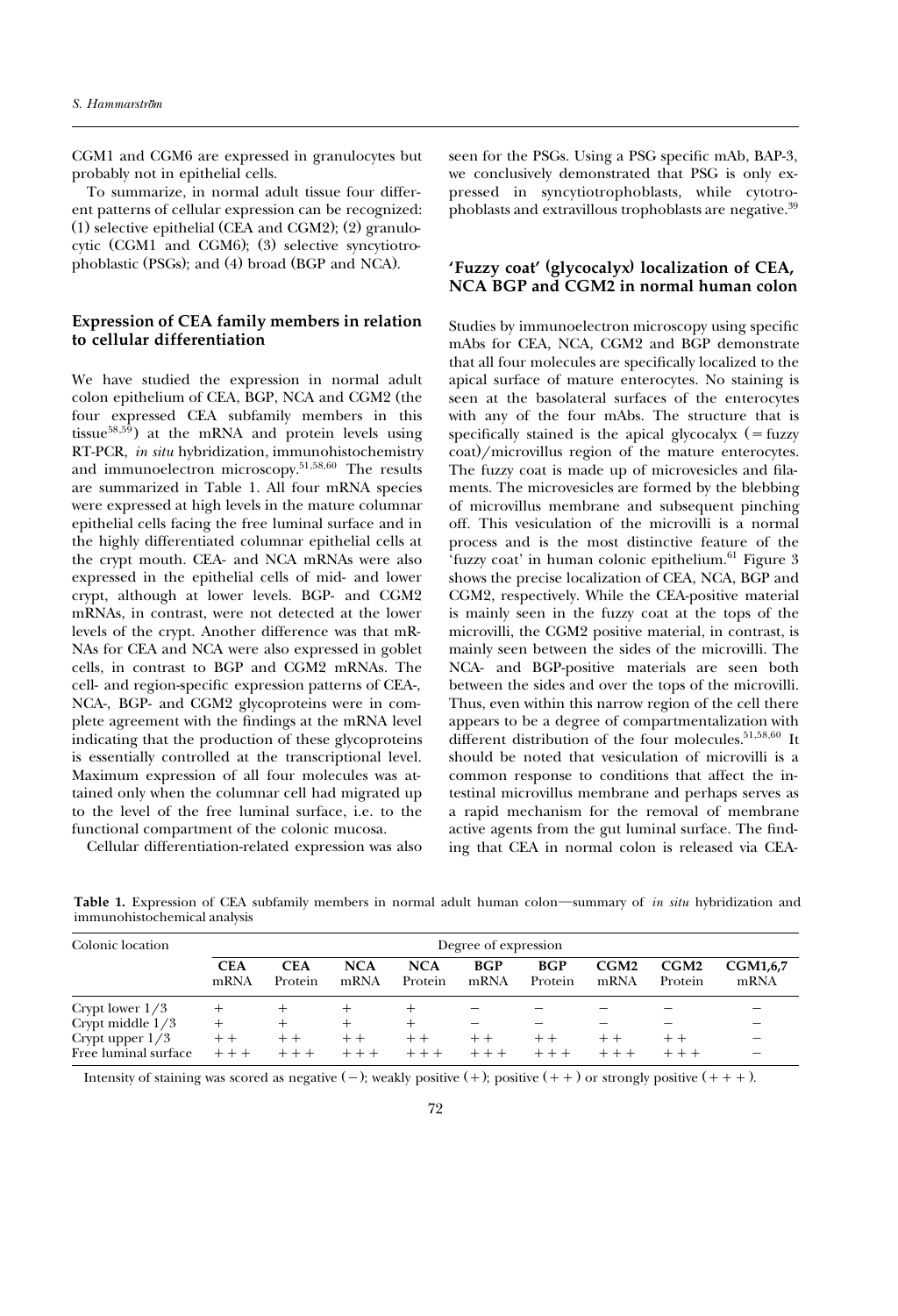

**Figure 3.** Immunoelectron microscopy of CEA, NCA, BGP and CGM2 in normal human colon. Ž . A Micrograph of apical part of a mature columnar cell. The CEA positive material is seen over the tops of the microvilli and consists of thick long filaments and membrane vesicles (thick arrowheads);  $\times$ 15,000. (B) Micrograph of the apical surface of a mature columnar cell. The NCA-positive granular compact material including membrane-bound vesicles is seen between (arrows) and over the tops of the microvilli (thick arrowheads);  $\times 15,000$ . (C) Micrograph of apical part of a mature columnar cell. A delicate BGP-positive material which consists of very thin loose microfilaments is located between and over the microvilli (thick arrowheads);  $\times$ 16,000. (D) Micrograph of apical part of a mature columnar cell. The CGM2-positive material is present not only between the sides (arrows) but also over the top of the microvilli (thick arrowheads) and consists of fine tightly matted filaments and membrane vesicles;  $\times 15,000$ . In A, B, C and D *thin arrowheads* show positively stained cytoplasmic vesicles.

coated vesicules agrees with the findings of Matsuoka  $et al^{62,63}$  $et al^{62,63}$  who demonstrated that more than 90% of total CEA in feces exist in a membrane bound form and that it can be released from these membranes by phosphatidylinositol-specific phospholipase C.

The production and release of CEA *in normal adult colon* is substantial. During 1 day a healthy adult evacuates approximately  $50-70$  mg of CEA in feces. $63$ Most likely CEA is produced in even higher amounts

in colo[n than](#page-13-0) indicated above, since Matsuoka and  $\text{colleagues}^{62}$  have shown that normal colon epithelium crypts cultivated in collagen gel produce large amounts of soluble CEA, probably released through the action of some endogenous PI-PLC or PI-PLD. In the colon lumen this soluble material is rapidly broken down into smaller fragments, $62$  thus even the 50-70-mg CEA produced per day is an underestimate. Moreover, direct comparison between CEA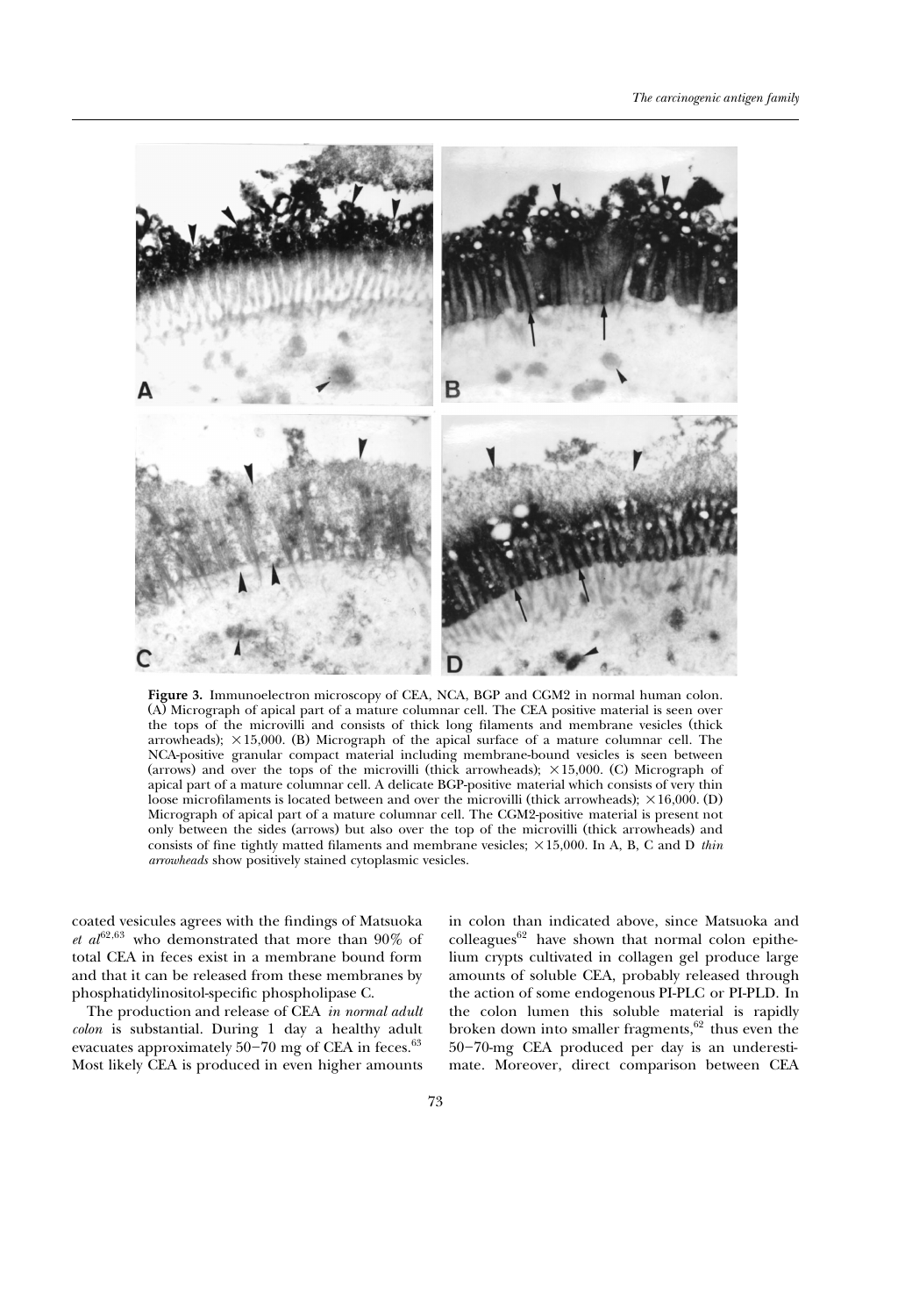<span id="page-7-0"></span>production in normal colonic mucosa and cancerous tissues demonstrates that approximately the same amount is produced. $^{62,63}$  Taken together with the demonstration by [Nap](#page-13-0) *et al*<sup>55</sup> that CEA is produced in fetal colon starting at the early fetal stage (week  $9-13$ ), these findings demonstrate that CEA is not a typical oncofetal antigen, rather CEA should be viewed as a normal adult tissue component with retained expression in tumors. The degree of expression is related to the state of differentiation of the normal or cancerous cell, highly differentiated cells expressing the highest levels.

#### **Expression of CEA family members in tumors**

Table 2 summarizes current information on the expression of CEA molecules in epithelial and other tumors. CEA, NCA and BGP are expressed in a number of tumors of epithelial origin such as colorectal carcinoma, lung adenocarcinoma and mucinous ovarian carcinoma and endometrial adenocarcinoma. CEA seems, however, to be somewhat more restricted in its expression pattern as compared to NCA and BGP, not being expressed in acute lymphoblastic leukemia and hepatocellular carcinoma. CGM2 is expressed in some epithelial cancers notably gastric carcinoma, and mucinous ovarian carcinoma, while the granulocyte-associated molecules CGM6 and CGM1 are not detected in any of the investigated tumors of epithelial origin. PSGs are found in hydatidiform mole and choriocarcinoma. In Tables 2 I have also indicated which molecules are thought to be up-regulated or down-regulated compared to their expression in the corresponding normal tissue. CEA is considered to be up-regulated in gastric carcinoma and possibly also in colorectal carcinoma, and the same seems to be the case for NCA. In the case of BGP the results are conflicting. BGP is considered to be down-regulated in colorectal carcinoma and in

| Type of tumor                | $CEA*$ | <b>NCA</b>   | <b>BGP</b>     | CGM <sub>6</sub> | CGM1 | CGM <sub>2</sub> | CGM7 | <b>PSG</b> | References                   |
|------------------------------|--------|--------------|----------------|------------------|------|------------------|------|------------|------------------------------|
| Epithelial                   |        |              |                |                  |      |                  |      |            |                              |
| Colorectal carcinoma         | $^{+}$ | $+$ 1        | $+ \downarrow$ |                  |      | $+ \Downarrow$   |      |            | [27,60,64,65]<br>$[66 - 72]$ |
| Gastric carcinoma            | $+$ 1  | $+ \uparrow$ | $+$ 1          |                  |      | $+$ 1            |      |            | [59, 71, 73]                 |
| Lung adenocarcinoma          | $^{+}$ | $+$          | $^{+}$         |                  |      |                  |      |            | [64,68,71,74]                |
| squamous cell carcinoma      |        |              | $+$ 1          |                  |      |                  |      |            | $[70, 75]$                   |
| <b>Breast carcinomas</b>     | $(+)$  | $+$          |                |                  |      |                  |      |            | [27, 67, 68]                 |
|                              |        |              |                |                  |      |                  |      |            | [71, 74]                     |
| Pancreatic carcinoma         | $^{+}$ |              |                |                  |      |                  |      |            | $[71]$                       |
| Gallbladder carcinoma        | $^{+}$ |              |                |                  |      |                  |      |            | $[71]$                       |
| Urinary bladder carcinoma    | $^{+}$ |              |                |                  |      |                  |      |            |                              |
| Mucinous ovarian carcinoma   | $+$    | $^{+}$       | $(+)$          |                  |      | $^{+}$           |      |            | $[27]$                       |
| Serous ovarian carcinoma     | $(+)$  | $(+)$        | $(+)$          |                  |      |                  |      |            | [67]                         |
| Endometrial adenocarcinoma   | $+$    | $+$          | $^{+}$         |                  |      |                  |      |            | [67]                         |
| Hepatocellular carcinoma     |        |              | $+ \downarrow$ |                  |      |                  |      |            | [71, 76, 77]                 |
| Thyroid carcinoma            |        |              |                |                  |      |                  |      |            | $[71]$                       |
| Nasopharyngeal carcinoma     |        |              |                |                  |      |                  |      |            | $[71]$                       |
| Other                        |        |              |                |                  |      |                  |      |            |                              |
| Malignant mesothelioma       |        |              |                |                  |      |                  |      |            | [78]                         |
| Small cell lung carcinoma    | $^{+}$ |              |                |                  |      |                  |      |            | [64, 75]                     |
| Acute lymphoblastic leukemia |        | $+$          | $(+)$          |                  |      |                  |      |            | $[79]$                       |
| Melanoma                     |        |              |                |                  |      |                  |      |            | $[71]$                       |
| Different sarcoma            |        |              |                |                  |      |                  |      |            | $[71]$                       |
| Hydatidiform mole            |        |              |                |                  |      |                  |      | $^+$       | [80]                         |
| Choriocarcinoma              |        |              |                |                  |      |                  |      | $^+$       | [80]                         |

**Table 2.** Expression of CEA family members in human tumors

Notes:  $+$ , More than 50% of individual samples were positive;  $(+)$ , 10–50% of individual samples were positive;  $\uparrow \circ \circ \downarrow$ , indicate whether the molecule is considered to be up- or down-regulated in comparison to the corresponding normal tissue.<br>\*Older data on CEA expression in epithelial tumors, including colon-, breast-, lung- and ovarian carcinoma, are

reviewed in Shively and Beatty  $(1985).<sup>1</sup>$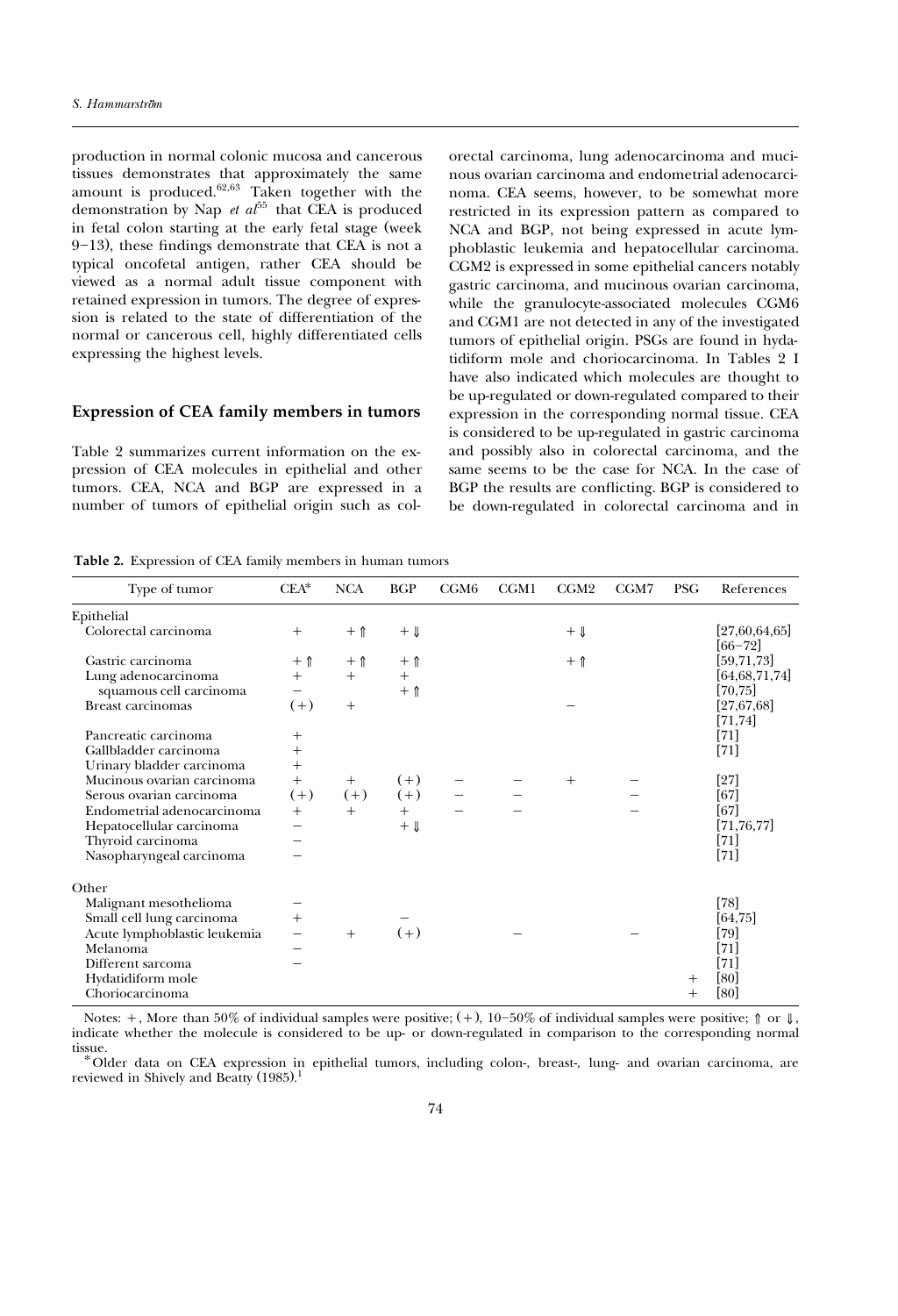hepatocellular carcinoma but up-regulated in gastric carcinoma and squamous cell carcinoma of the lung. Likewise, for CGM2 the results points in both directions; down-regulation for colorectal carcinoma and up-regulation for gastric carcinoma.

An aspect, that generally is overlooked when the levels of expression of CEA family members in normal and cancer tissues are compared is the state of differentiation of the normal cells. In many cases the conclusion that a particular antigen is, for example, down-regulated in tumors will depend on whether the comparison was made against poorly or fully differentiated normal cells. Moreover the normal adjacent tissue sample usually contains several different types of cells, which may or may not express the antigen. The studies on the expression of CEA subfamily members in normal colon mucosa mentioned above illustrate the difficulties inherent to such comparisons. If compared on a cell to cell basis BGP may be considered to be up-regulated in colorectal carcinoma if compared against normal immature enterocytes and down-regulated if compared to normal mature enterocytes. These results have therefore to interpreted with great caution.

The question of whether the presence of CEA in pancreatic carcinoma and breast carcinoma (Table 2), is an example of ectopic expression can not be. settled at the present time. It is quite possible that CEA is produced by a few normal cells in these

organs but that the sensitivity of the methods used has precluded their detection in normal tissue.

Contrary to the strict apical localization of CEA subfamily members in normal colon epithelial cells, these molecules can be expressed over the entire cell surface of colonic adenocarcinoma cells, in intraglandular lumina and even in intracellular lumina. Figure 4 shows that CEA and NCA are expressed on the luminal surfaces of tumor cells in colonic adenocarcinoma facing intraglandular lumina. Note also that tumor cells in the inner portion of tumor gland express the antigens on almost the entire surface. Evidence for NCA synthesis can also be seen.

Is there a difference between tumor CEA and normal CEA? On the genetic level there appears to be no difference and in a classical study by Fritsche and [Mach](#page-14-0)<sup>81</sup> it was demonstrated that normal colon CEA was indistinguishable from tumor CEA by several immunological, physicochemical and chemical criteria. However, the possibility that subtle posttranslational modifications, such as trimming of the C-terminus after release from the membrane by endogenous PI-PLC, PI-PLD or modifications in the carbohydrate chains, might create differences between tumor CEA and normal CEA can still not be excluded. Another source of heterogeneity may be that CEA from different organs may display different post-translational modifications. The same type of reasoning applies to other CEA family members.



**Figure 4.** Immunoelectron microscopy of CEA in colon cancer. (A) Cells facing lumen (L) have a thin layer of the CEA-positive material on their luminal surface (arrowheads);  $\times 8000$ . (B) Neoplastic cells of the inner portion of tumor gland show CEA on almost the entire cell surface (arrowheads);  $\times$ 9000.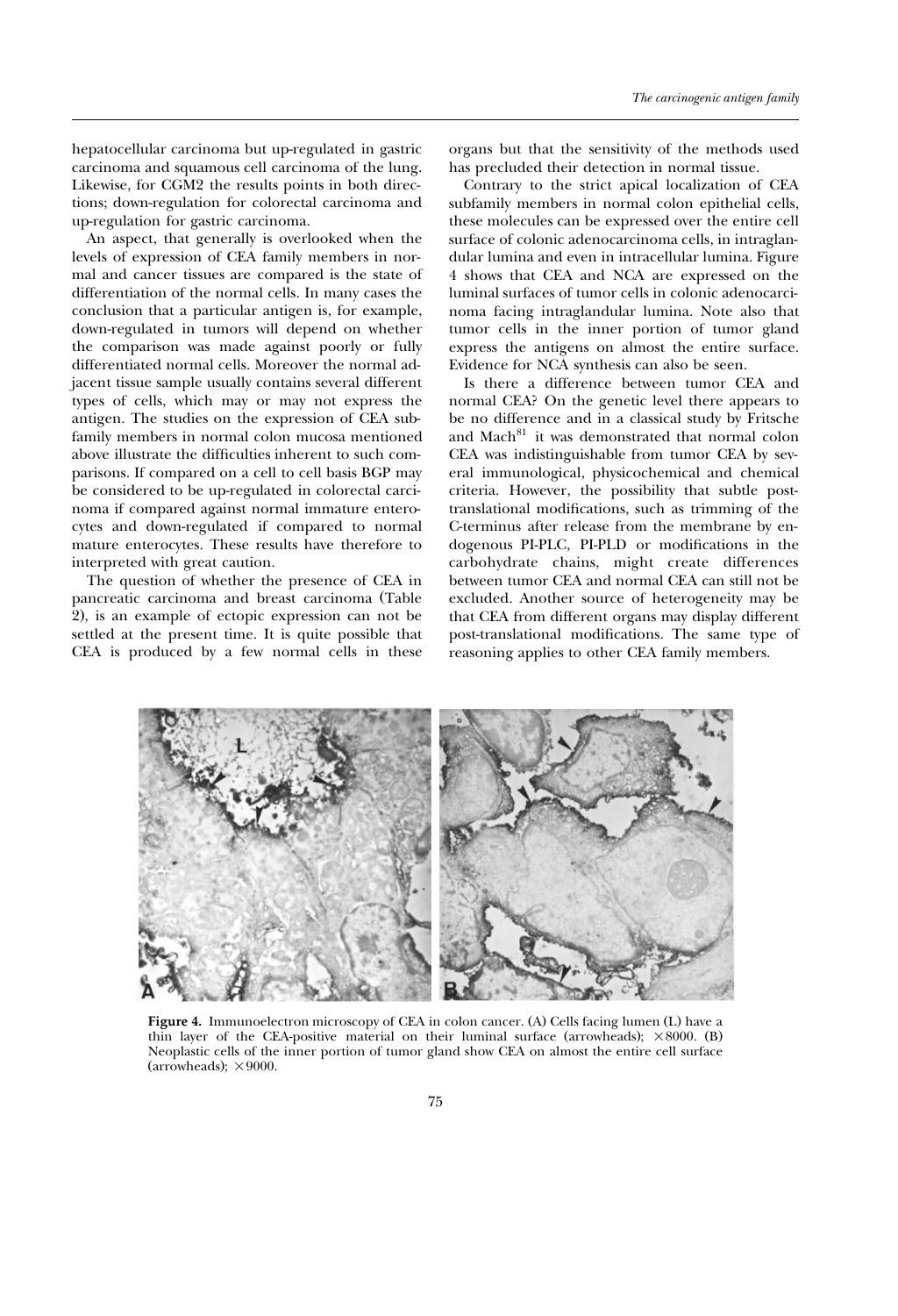# **CEA family members as tumor markers**

As mentioned above CEA is one of the most extensively used clinical tumor markers. The main reasons why CEA is useful as a serum tumor marker for colorectal and some other cancers are probably because CEA is a stable molecule, has a fairly restricted expression in normal adult tissue and is expressed at high levels in positive tumors. The bulk of the CEA in a healthy individual is produced in colon. There, it is released from the apical surface of mature columnar cells into the gut lumen and disappears with the feces (Figure 5). Thus, only very low levels are normally seen in the blood from healthy individuals. In colon cancer the malignant cells have no basal lamina and are multiplying in the tissue. Moreover, the tumor cells have lost their polarity and CEA is distributed around the cell surface. It is known that components from the plasma membrane are continually exfoliated from the surface as plasma membrane-derived vesicles,<sup>82</sup> which through draining lymph and blood vessels can end up in the blood. As the tumor size increases more CEA will accumulate in the blood  $(Figure 5)$ .

BGP and NCA have a broader normal tissue distribution and are in addition produced by different types of white blood cells including granulocytes. The

**TGL** 

 $CL$ 



**Figure 5.** Major pathways of CEA excretion in normal colon and colon cancer. (A) In normal colon, polarized columnar epithelial cells express exclusively CEA on the apical surface and release it into the colon lumen (CL). CEA has no access to blood capillaries  $(BC)$ .  $(B)$  In colon cancer, the epithelial cells facing 'blind' tumor gland lumens (TGL) are partly polarized and release CEA into the lumens. In contrast, the neoplastic cells located deep inside tumor glands are unpolarized and express CEA on the whole cell surface. As a result exfoliated CEA has a free access to blood- or lymphatic vessels through the intercellular spaces.

BGP and NCA levels in the blood of normal individuals are comparatively high  $(0.5 \pm 0.3 \text{ mg/l} \text{ for BGP})$ and approx. 0.05 mg/l for NCA $^{83,84}$  as compared to  $\langle 2 \mu g / l \rangle$  for CEA). For these reasons it is unlikely that they will be more useful than CEA as clinical serum tumor markers. In the case of CGM2, however, the situation may be different. A two-site monoclonal immunoassay for CGM2 should be set up and tested on a clinical material.

The main use of serum CEA determinations as a tumor marker is in the post-surgical surveillance of colon cancer. Increased CEA levels was the first indicator of recurrent disease in  $81\%^{85}$  and  $89\%^{86}$  of patients, respectively. Thus, monitoring of CEA levels after treatment gives lead time and allows for second-look surgery or other treatment modalities. It has recently been shown that CEA measurement is the most cost-effective test in detecting potentially curable recurrent disea[se.7](#page-11-0) Serum CEA levels can also be used as a prognostic indicator. A high preoperative CEA level in colon cancer is associated with poor 5-years survival, while a low preoperative level is associated with good survival. On the other hand, serum CEA tests have little value for screening purposes since the number of false positive tests is too high. The test can, however, be used as a diagnostic adjunct. Very high levels are highly indicative of liver metastases.

#### **Biological functions of CEA family molecules**

#### *Cell adhesion*

*In vitro* studies with tumor cell lines have convincingly demonstrated that several CEA subfamily members, notably BGP, CEA and NCA, can act as homophilic and heterophilic cell adhesion molecules when expressed on the tumor cell surface. $46,87,88$  $46,87,88$  Intercellular adhesion is also obtained with cells containing the rat homologue to BGP  $(C-CAM)$ .<sup>89</sup> It has also been demonstrated that the N-domain is directly involved in the cell adhesion phenomena. $40,89$  $40,89$  Interestingly, however, it did not matter if  $C-CAM$   $($  = rat BGP) contained a long or a short cytoplasmatic domain. $90,91$  The ITAM/ITIM motif present in the long form was therefore not important for the binding phenomena. CGM2 was not able to mediate cell adhesion.<sup>27[,59](#page-13-0)</sup> The latter finding may actually be explained by the fact that the AGFCC'C"  $\beta$ -sheet in the N-domain of CGM2 is sterically hindered by two carbohydrate substitutions (Figure 2)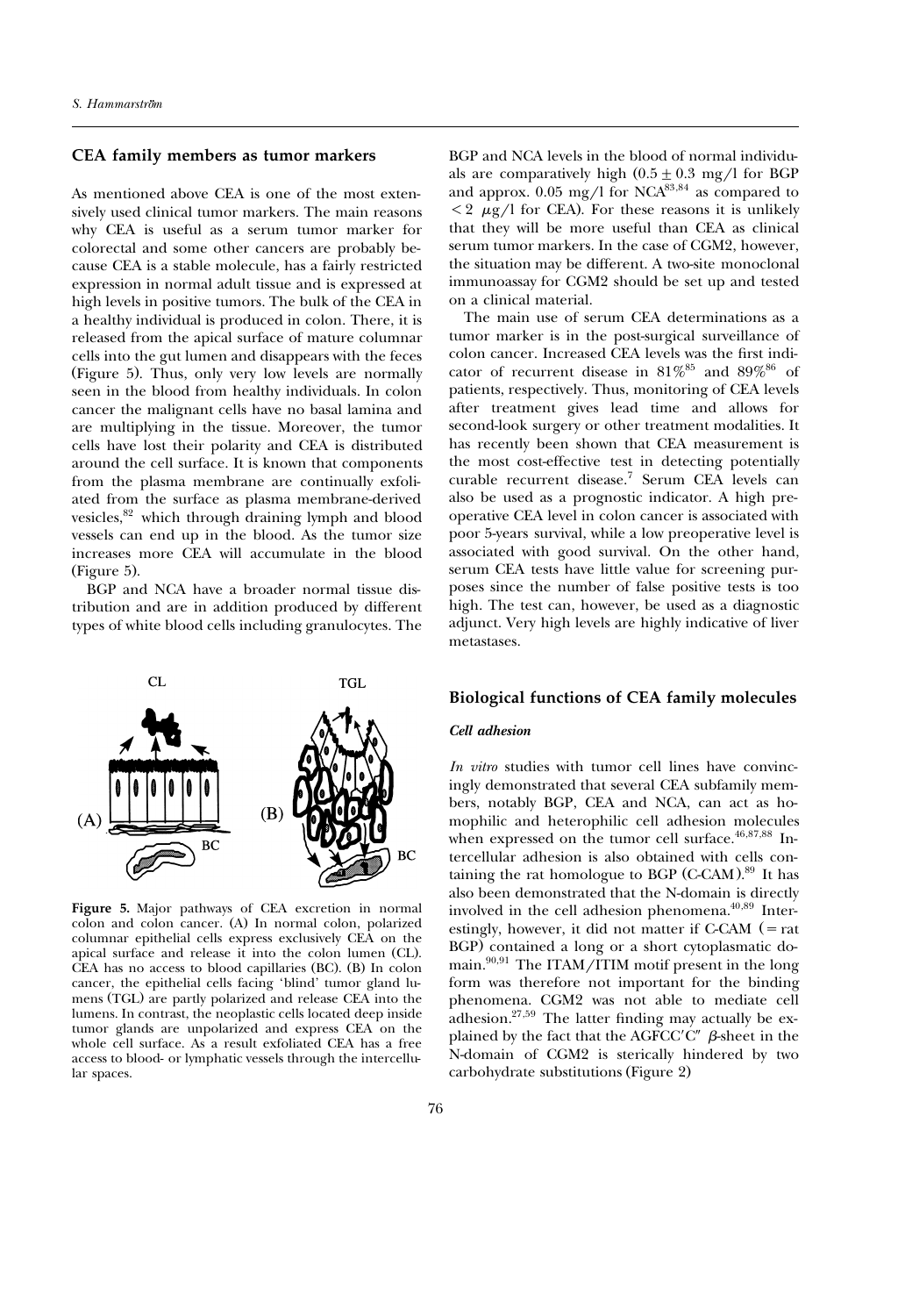The relevance of the experiments mentioned above for the situation *in vivo* must, however, be discussed. Tumor cell suspensions are used in the cell aggregation assays. On these cells, the interacting molecules are distributed over the entire cell surface. Moreover, it is known that single chain molecules belonging to the immunoglobulin superfamily are able to bind to each other forming homo- and heterodimers and higher order complexes. Thus, it is perhaps not surprising that tumor cells containing a high density of molecules such as CEA are able to aggregate in a CEA specific manner. Two questions must be posed  $(1)$  is this CEA subfamily directed cell-cell interaction important for tumors growing *in vivo*; and (2) does it occur in normal physiology when, in most cases, the cells are polarized and express the molecules only on the apical surface?

In the tumor situation it is possible that CEA family molecules play some role as a contact mediating device when tumor cells are moving to new sites. On the other hand, in tumor masses of colo-rectal carcinoma most CEA and NCA is expressed on the apical surface of tumor cells facing intraglandular lumina and not on the cell membranes between tightly binding adjacent tumor cells. The tendency of colon tumor cells to develop an apical surface is also seen when tumor cell lines, such as HT-29, are grown *in vitro,* since the cells form intracellular lumina in which CEA is deposited (Baranov and Hammarström, unpublished results). In normal physiology, it seems unlikely that CEA, NCA or BGP are involved in intercellular adhesion because of their apical localization on polarized cells, although there may be some exceptions since rat BGP (C-CAM) has been detected in intercellular contact areas in stratified epithelial cells. $92$  There is no evidence indicating that the granulocyte associated CEA family molecules mediate intercellular adhesion.

In humans eight of the eleven PSGs contain the amino acid sequence arginine-glycine-aspartic acid (RGD) at a conserved and exposed site in the N-domain. This three-peptide sequence has been shown to be a recognition signal between extracellular matrix proteins and certain integrins. Thus, it was hypothesized that the PSGs act as inhibitors of cell-matrix interactions. However, our recent cDNA cloning studies of PSGs from baboon demonstrate that baboon has almost as many PSG as humans but only one of them contains the RGD sequence (Zhou and Hammarström, unpublished results, 1998). Since human and baboon are closely related species it seems unlikely that this sequence is of direct importance for

the function  $(s)$  of the PSGs in primates. What then is the biological function of the PSGs? Obviously it should have something to do with pregnancy. Perhaps the PSGs acts systemically to attenuate the mother's immune response to the semiallogeneic fetus.

### *Signal transduction and regulation of signal transduction*

As mentioned earlier one of the splice forms of BGP and CGM1, respectively, has a long cytoplasmatic tail containing modified ITAM/ITIM motif. In rat BGP  $($  = C-CAM) the membrane proximal tyrosine residue in this motif was found to be phosphorylated by c-src in [gran](#page-14-0)ulocytes, $93$  by lyn and hck also in granulocytes<sup>94</sup> and by c-src in epithelial cells.<sup>93</sup> Protein tyrosine kinases and protein tyrosine phosphatases are bound upon phosphorylation of ITAMs and ITIMs, respectively, leading to stimulation or termination of signaling. Thus, in granulocytes, which contain phosphorylatable BGP and CGM1, in addition to GPI-linked NCA and CGM6, specific mAbs against the CEA family molecules stimulate N-formyl-MLF mediated induction of respiratory burst and  $\beta_2$ -integrin activatio[n.95,96](#page-14-0) It seems likely that the CEA family molecules on granulocytes and perhaps also on epithelial cells such as colon enterocytes are part of a molecular receptor complexes on the cell surface similar to the  $CD3/TCR$  complex on T cells. The composition and natural ligand for these hypothetical complexes is presently unknown. The physiological receptor molecule does not necessary have to belong to the CEA family. T-cells for example can be stimulated both by antigen reacting with the TCR and by anti CD3 mAbs. It is interesting to note that BGP shares many molecular characteristics, including phosphorylable tyrosine residues in the intracellular part, with a recently discovered family of *si*gnal-*r* egulatory *p*roteins  $(SIRPs).<sup>97</sup>$  SIRPs have negative effects on cellular proliferation induced by insulin and [growth](#page-14-0) factors. Recently, Beauchemin and co-workers<sup>98,99</sup> found that the long form of BGP could inhibit growth of malignant tumors. This exciting finding can be interpreted in terms of signal transduction regulation.

#### *Innate immunity*

It is a possible that CEA and NCA play a role in the innate immune defense protecting colon, and perhaps other areas like the upper alimentary tract, the urinary bladder and the skin (sweat glands) from microbial attack. For colon, in which organ the mi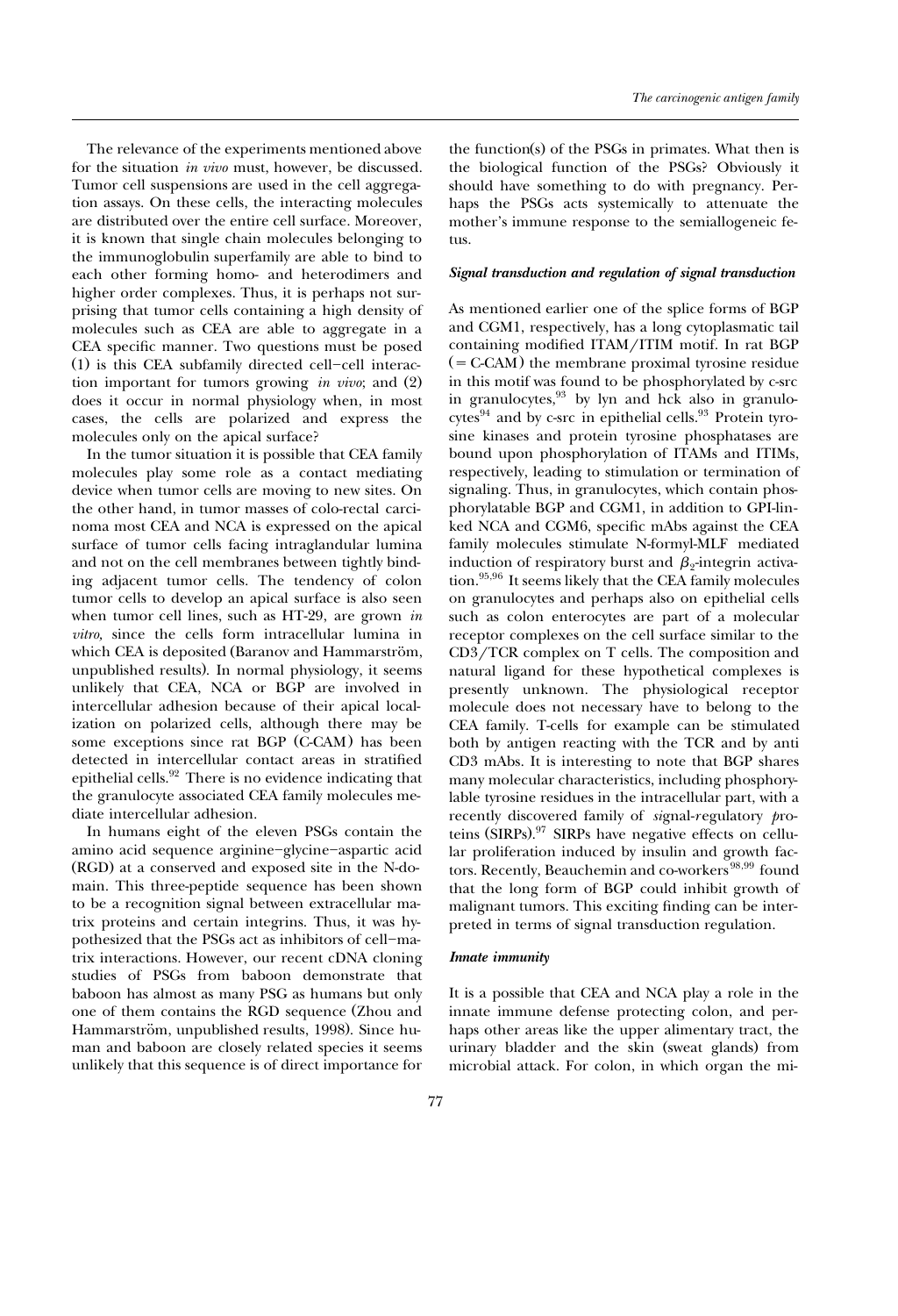<span id="page-11-0"></span>crobial load is the highest, the following arguments for a role in innate immunity can be made:  $(1)$  the molecules are located at a most strategic position in the apical glycocalyx facing the microbial environment in the gut;  $(2)$  CEA and NCA are produced also by goblet cells and released together with the mucins thus being present also in the outer mucinous layer directly on top of the apical glycocalyx;  $(3)$  both are heavily glycosylated proteins containing a number of multi-antennary carbohydrate chains of the GlcNAcasparagine linkage type and of the high mannose  $type^{43,\overline{44}}$  $type^{43,\overline{44}}$  $type^{43,\overline{44}}$  with ability to interact with fimbriated bacteria.<sup>100-102</sup> Moreover the N-domains of CEA and NCA are recognized by the virulence associated Opa proteins in *Neisseria gonorrhoeae* and *Neisseria meningitidis[.](#page-14-0)*<sup>103,104</sup> (4) The expression and probable release of the molecules can be regulated by inflammatory cytokines. Thus, in humans CEA and NCA probably bind and trap microorganisms preventing them from reaching down to the microvilli of the epithelial cells and invading the epithelial cell. The dynamics of the system would assure that new glycocalyx is constantly formed at the apical surface of mature enterocytes replacing 'old' glycocalyx with bound microorganisms. Moreover this process may be speeded up through signaling via BGP, since BGP can associate with CEA and NCA (but not CGM2) via exodomain interactions and BGP can transduce a signal through phosphorylation of its cytoplasmatic part (see above). Thus, if a bacterium has bound to any of these three molecules in the proximity of the cell surface the cell may sense it.

### **Future perspectives**

In the near future it would seem particularly interesting to attempt to isolate and characterize the postulated molecular complexes containing BGP and other CEA family members on the surface of granulocytes and epithelial cells. Such analysis should include studies of the signal tranduction pathways utilized by these receptor complexes and a search for the natural ligand(s). Their relationship to the SIRPs would furthermore be interesting to investigate. It would also be of interest to investigate whether CGM2 could be used as a clinical tumor marker. A specific CGM2 immunoassay for serum analysis of patients with cancer should be developed and its performance, in comparison with the CEA assay, should be investigated. Finally it would be of interest to test the hypothesis that CEA and NCA play a role in innate immunity. This would require the development of an appropriate animal model.

### **Acknowledgements**

I am grateful to Dr Vladimir Baranov for help and discussions in preparing this review and to Drs Marie-Louise Hammarström and Torgny Stigbrand for critically reviewing the text. This work was supported by grants from the Swedish Cancer Society and the Swedish Medical Research Council.

## **References**

- 1. Shively JE, Beatty JD (1985) CEA-related antigens: molecular biology and clinical significance. CRC Crit Rev Oncol Hematol 2:355-399
- 2. Thompson J, Grunert F, Zimmermann W (1991) Carcinoembryonic antigen gene family: molecular biology and clinical perspectives. J Clin Labor Anal 5:344-366
- 3. Hammarström S, Khan WN, Teglund S, Hammarström M-L, Ramos T, Baranov V, Yeung MM-W, Frängsmyr L (1993) The carcinoembryonic antigen family, in Structure of Antigens (van Regenmortel MHV, ed.) pp. 341-376. CRC Press, Boca Raton
- 4. Hammarström S, Olsen A, Teglund S, Baranov V (1997) The nature and expression of the human CEA family, in Cell Adhesion and Communication Mediated by the CEA Family: Basic and Clinical Perspectives (Stanners C, ed.) pp. 1-30. Harwood Academic Publishers, Amsterdam
- 5. Gold P, Freedman SO (1965) Specific carcinoembryonic antigens of the human digestive system. J Exp Med 122: 467–481
- 6. Thomson DMP, Krupey J, Freedman SO, Gold P (1966) The radioimmunoassay of circulating carcinoembryonic antigen of the human digestive tract. Proc Natl Acad Sci USA 64:  $161 - 167$
- 7. Graham RA, Wang S, Catalano PJ, Haller DG (1998) Postsurgical surveillance of colon cancer. Ann Surg 228:59-63
- 8. Krupey J, Wilson T, Freedman SO, Gold P (1966) The preparation of purified carcinoembryonic antigen of the human digestive system from large quantities of tumor tissue. Immunochemistry 9:617-622
- 9. Hammarström S, Engvall E, Johansson BG, Svensson S, Sundblad G, Goldstein IJ (1975) Nature of the tumor-associated determinants of carcinoembryonic antigen. Proc Natl Acad Sci USA 72:1528-1532
- 10. Hammarström S, Engvall E, Sundblad G (1976) Carcinoembryonic antigen (CEA): purification, structure and antigenic properties, in Health Control in Detection of Cancer, Skandia International Symposia (Boström H, Larsson T, Ljungstedt N, eds) pp.  $24 - 39$
- 11. Coligan JE, Lautenschleger JT, Egan ML, Todd CW (1972) Isolation and characterization of carcinoembryonic antigen. Immunochemistry 9:377-385
- 12. Westwood JH, Bessel EM, Bukhari MA, Thomas P, Walker JM (1974) Studies on the structure of the carcinoembryonic antigen. I. Some deductions on the basis of chemical degradations. Immunochemistry 11:811-820
- 13. von Kleist S, Chavanel G, Burtin P (1972) Identification of an antigen from normal human tissue that crossreacts with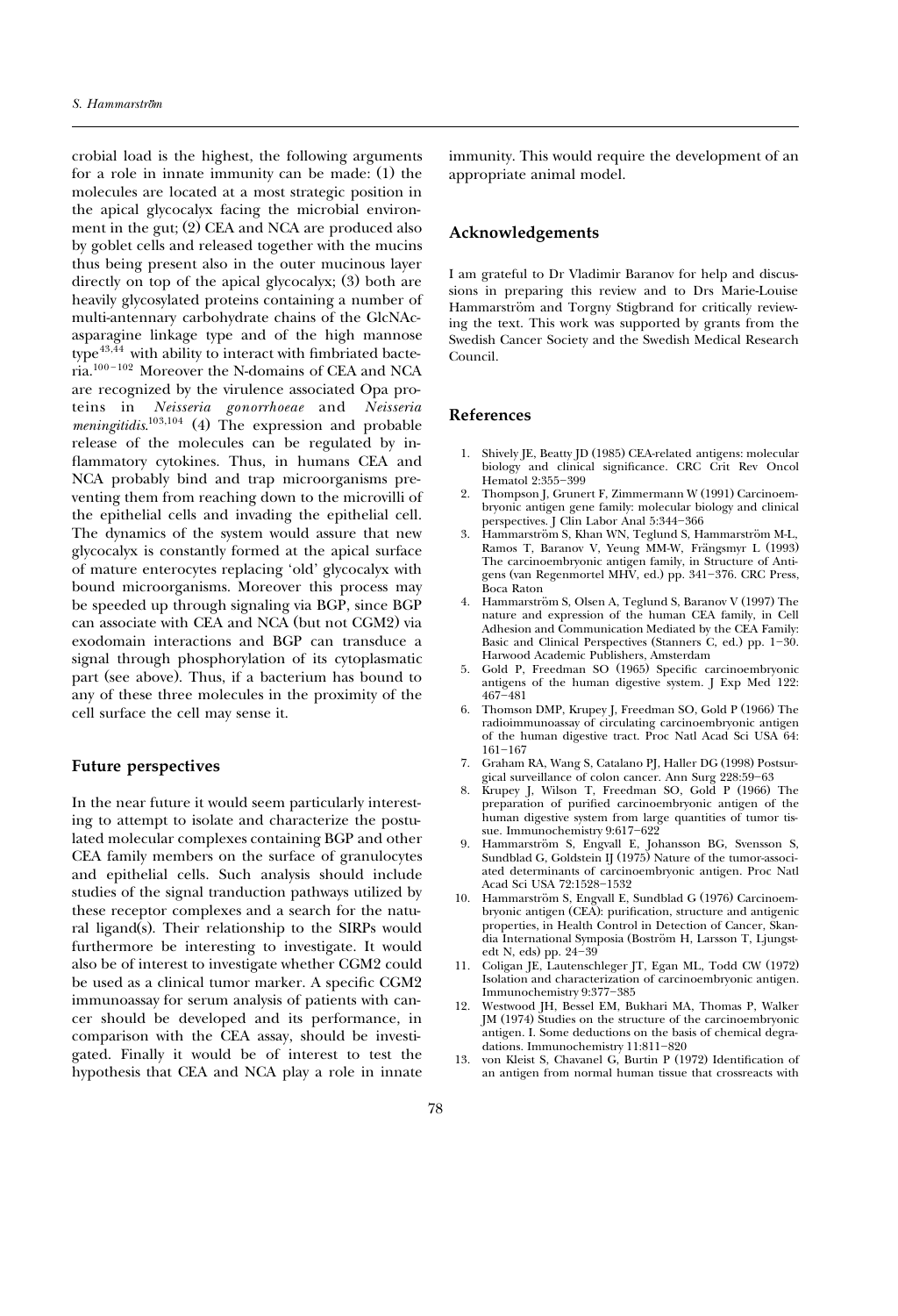<span id="page-12-0"></span>the carcinoembryonic antigen. Proc Natl Acad Sci USA 69: 2492-2494

- 14. Mach J-P, Pusztaszeri G (1972) Carcinoembryonic antigen (CEA): demonstration of a partial identity between CEA and a normal glycoprotein. Immunochemistry 9:1031-1034
- 15. Svenberg T (1976) Carcinoembryonic antigen-like substances of human bile. Isolation and partial characterization. Int J Cancer 17:588-596
- 16. Svenberg T, Hammarström S, Hedin A (1979) Purification and properties of biliary glycoprotein I (BGP I)—immunochemical relationship to carcinoembryonic antigen. Mol Immunol 16:245-252
- 17. Behr TM, Sharkey RM, Juweid ME, Dunn RM, Ying Z, Zhang CH, Siegel JA, Gold DV, Goldenberg DM (1996) Factors influencing the pharmacokinetics, dosimetry and diagnostic accuracy of radioimmunodetection and radioimmunotheraphy of carcinoembryonic antigen-expressing tumors. Cancer Res 56:1805-1816
- 18. Behr TM, Sharkey RM, Juweid ME, Dunn RM, Vagg RC, Ying Z, Zhang CH, Swayne LC, Vardi Y, Siegel JA, Goldenberg DM  $(1997)$  Phase I/II clinical radioimmunotheraphy with an iodine-131-labeled anti-carcinoembryonic antigen murine monoclonal antibody IgG. J Nucl Med  $38:858\text{--}870$
- 19. Vogel CA, Bischof-Delaloye A, Mach JP, Pelegrin A, Hardman N, Delaloye B, Buchegger F (1993) Direct comparison of radioiodinated intact chimeric anti CEA Mab with its F  $(ab')$ ? fragment in nude mice bearing different human cancer xenografts. Br J Cancer 68:684-690
- 20. Ychou M, Pelegrin A, Faurous P, Robert B, Saccavini JC, Guerreau D, Rossi JF, Fabbro M, Buchegger F, Mach JP, Artus JC (1998) Phase I/II radio-immunotherapy Iodine-131-labeled anti-CEA monoclonal antibody  $F6$   $F(ab')2$  in patients with non-resectable liver metastases from colorectal cancer. Int J Cancer 75:615-619
- 21. Delgado C, Pedley RB, Herraez A, Boden R, Boden JA, Keep PA, Chester KA, Fisher D, Begent RH, Francis GE (1996) Enhanced tumour specificity of an anti-carcinoembryonic antigen Fab' fragment by poly(ethylene glycol) (PEG) modification. Br J Cancer 73:175-182
- 22. Beauchemin N, Benchimol S, Cournoyer D, Fuks A, Stanners CP (1987) Isolation and characterization of full-length functional cDNA clones for human carcinoembryonic antigen. Mol Cell Biol 7:3221-3230
- 23. Neumaier M, Zimmermann W, Shively L, Hinoda Y, Riggs AD, Shively JE (1988) Characterization of a cDNA clone for the nonspecific cross-reacting antigen (NCA) and a comparison of NCA and carcinoembryonic antigen. J Biol Chem 263:3202-3207
- 24. Hinoda Y, Neumaier M, Hefta SA, Drzeniek Z, Wagener C, Shively L, Hefta LJF, Shively JE, Paxton RJ (1988) Molecular cloning of a cDNA coding biliary glycoprotein I: primary structure of a glycoprotein immunologically crossreactive with carcinoembryonic antigen. Proc Natl Acad Sci USA 85:6959-6963
- 25. Barnett TR, Kretschmer A, Austen DA, Goebel SJ, Hart JT, Elting JJ, Kamarck ME (1989) Carcinoembryonic antigens: Alternative splicing accounts for the multiple mRNAs that code for novel members of the carcinoembryonic antigen family. J Cell Biol  $108:267-276$
- 26. Kuroki M, Arakawa F, Matsuo Y, Oikawa S, Misumi Y, Nakazato H, Matsuoka Y (1991) Molecular cloning of nonspecific cross-reacting antigens in human granulocytes. J Biol Chem 266:11180-11817
- 27. Thompson J, Zimmermann W, Nollau P, Neumaier M, Weber-Arden J, Schrewe H, Craig I, Willcocks T (1994) CGM2, a member of the carcinoembryonic antigen gene family is down-regulated in colorectal carcinomas. J Biol Chem 269:32924-32931
- 28. Berling B, Kolbinger F, Grunert F, Thompson J.A, Brom-

bacher F, Buchegger F, von Kleist S, Zimmermann W (1990) Cloning of a carcinoembryonic antigen gene family member expressed in leukocytes of chronic myeloid leukemia patients and bone marrow. Cancer Res 50:6534-6539

- 29. Arakawa F, Kuroki M, Misumi Y, Oikawa S, Nakazato H, Matsuoka Y (1990) Characterization of a cDNA clone encoding a new species of the nonspecific cross-reacting antigen (NCA), a member of the CEA gene family. Biochem Biophys Res Commun 166:1063-1071
- 30. Tatarinov YS, Masyukevich VN (1970) Immunological identification of a new beta 1-globulin in the blood of pregnant women. Bull Exp Biol Med 69:66-68
- 31. Watanabe S, Chou JY (1988) Isolation and characterization of complementary DNAs encoding human pregnancyspecific  $\beta$ 1 glycoprotein. J Biol Chem 263:2049-2054
- 32. Olsen A, Teglund S, Nelson D, Gordon L, Copeland A, Georgescu A, Carrano A, Hammarström S (1994) Gene organization of the pregnancy-specific glycoprotein region on human chromosome 19: Assembly and analysis of a 700 kb cosmid contig spanning the region. Genomics 23:659-668
- 33. Teglund S, Olsen A, Khan WN, Frängsmyr L, Hammarström S (1994) The pregnancy-specific glycoprotein (PSG) gene cluster on human chromosome 19: Fine structure of the 11 PSG genes and identification of 6 new genes forming a third subgroup within the carcinoembryonic antigen (CEA) family. Genomics 23:669-684
- 34. Zimmermann W, Weber B, Ortlieb B, Rudert F, Schempp W, Fiebig HH, Shively JE, von Kleist S, Thompson J (1988) Chromosomal localization of the carcinoembryonic antigen gene family and differential expression in various tumors. Cancer Res 48:2550-2554
- 35. Thompson J, Zimmermann W, Osthus-Bugat P, Schleussner C, Eades-Perner AM, Barnert S, von Kleist S, Willcocks T, Craig I, Tynan K, Olsen A, Mohrenweiser H (1992). Longrange chromosomal mapping of the carcinoembryonic antigen (CEA) gene family cluster. Genomics 12:761-772
- 36. Brandriff BF, Gordon LA, Tynan KT, Olsen AS, Mohrenweiser HW, Fertitta A, Carrano AV, Trask BJ (1992) Order and genomic distances among members of the carcinoembryonic antigen (CEA) gene family determined by fluorescence *in situ* hybridization. Genomics 12:773-779
- 37. Paxton RJ, Mooser G, Pande H, Lee TD, Shively JE (1987) Sequence analysis of carcinoembryonic antigen: identification of glycosylation sites and homology with the immunoglobulin supergene family. Proc Natl Acad Sci USA 84:  $920 - 924$
- 38. Williams AF, Barclay AN (1988) The immunoglobulin superfamily-domains for cell surface recognition. Annul Rev Immunol 6:381-405
- 39. Zhou GQ, Baranov V, Zimmermann W, Grunert F, Erhard B, Mincheva-Nilsson L, Hammarström S, Thompson J (1997) Highly specific monoclonal antibody demonstrates that pregnancy-specific glycoprotein (PSG) is limited to syncytiotrophoblast in human early and term placenta. Placenta 18:491-501
- 40. Öbrink B (1997) CEA adhesion molecules: multifunctional proteins with signal-regulatory properties. Curr Opin Cell Biol 9:171-177
- Nagel G, Grunert F, Kuijpers TW, Watt SM, Thompson J, Zimmermann W (1993) Genomic organization, splice variants and expression of CGM1, a CD66-related member of the carcinoembryonic antigen gene family. Eur J Biochem 214:27-35
- 42. Teglund S, Zhou GQ, Hammarström S (1995) Characterization of cDNA encoding novel pregnancy-specific glycoprotein variants. Biochem Biophys Res Commun 211:656-664
- 43. Yamashito K, Totani K, Kuroki M, Matsuoka Y, Ueda I, Kobata A (1987) Structural studies of the carbohydrate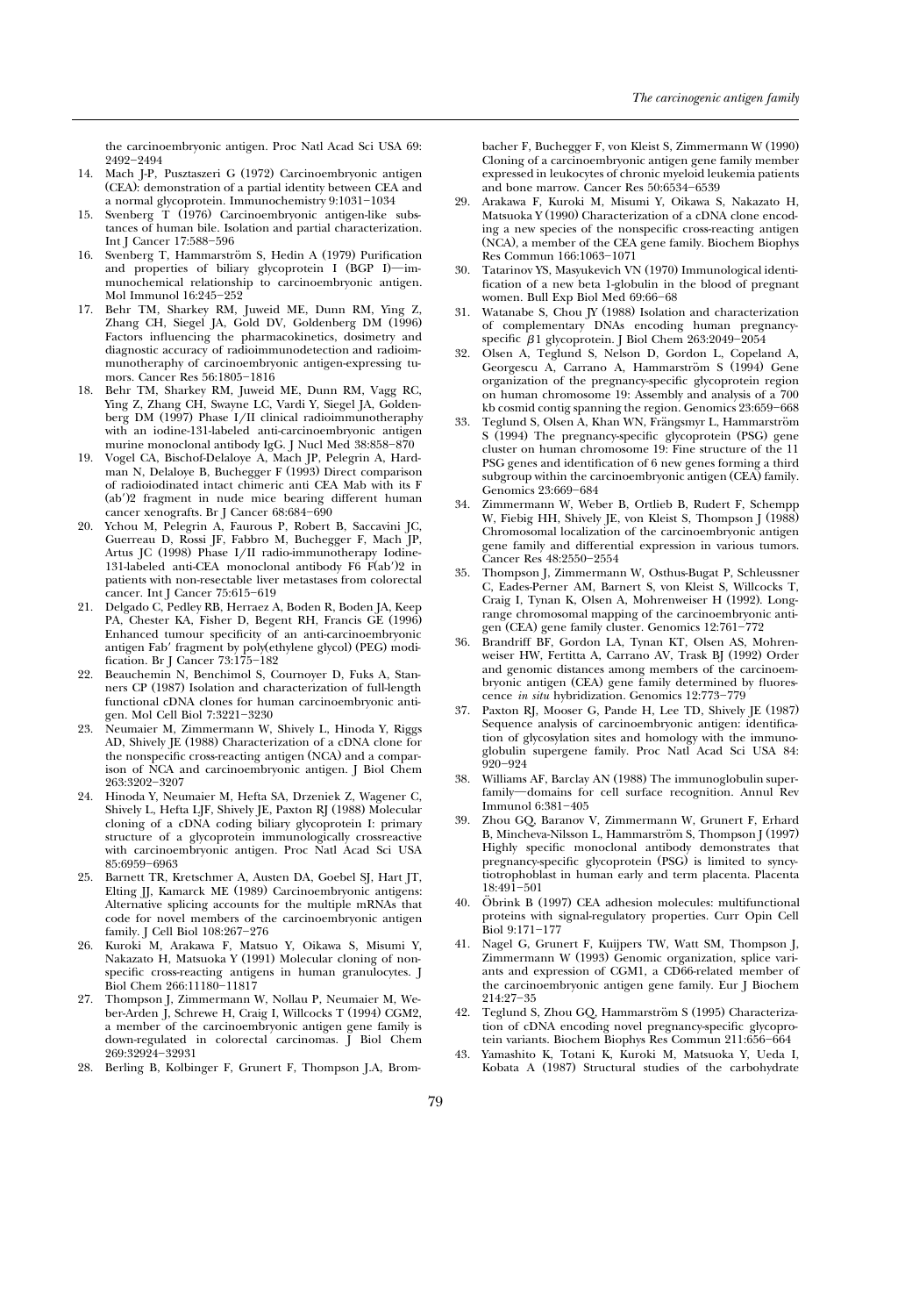<span id="page-13-0"></span>moieties of carcinoembryonic antigens. Cancer Res 47: 3451-3458

- 44. Yamashito K, Totani K, Iwaki Y, Kuroki M, Matsuoka Y, Endo T, Kobata A (1989) Carbohydrate structures of nonspecific cross-reacting antigen 2 a glycoprotein purified from meconium as an antigen cross-reacting with anticarcinoembryonic antigen antibody. J Biol Chem 264:17873-17880
- 45. Boehn MK, Mayans OM, Thornton JD, Begent RHJ, Keep PA, Perkins SJ (1996) Extended glycoprotein structure of seven domains in human carcinoembryonic antigen by X-ray and neutron scattering and an automated curve fitting procedure: implications for cellular adhesion. J Mol Biol 259:718-736
- 46. Benchimol S, Fuks A, Jothy S, Beauchemin N, Shirota K, Stanners CP (1989) Carcinoembryonic antigen, a human tumor marker, functions as an intercellular adhesion molecule. Cell 57:327-334
- 47. Hammarström S, Shively JE, Paxton RJ, Beatty BG, Larsson  $\check{A}$ , Ghosh R, Bormer O, Buchegger F, Mach JP, Burtin P, Seguin P, Darbouret B, Degorce F, Sertour J, Jolu JP, Fuks A, Kalthoff H, Schmiegel W, Arndt R, Kloppel G, von Kleist S, Grunert F, Schwartz K, Matsuoka Y, Kuroki M, Wagener C, Weber T, Yachi A, Imai K, Hishikawa N, Tsujisaki M (1989) Antigenic sites in carcinoembryonic antigen. Cancer Res 49:4852-4858
- 48. Schrewe H, Thompson J, Bona M, Hefta LJF, Maryua A, Hassauer M, Shively JE, von Kleist S, Zimmermann W (1990) Cloning of the complete gene for carcinoembryonic antigen: Analysis of its promoter indicates a region conveying cell type-specific expression. Mol Cell Biol 10:2738-2748
- 49. Hauck W, Stanners CP (1995) Transcriptional regulation of the carcinoembryonic antigen gene. Identification of regulatory elements and multiple nuclear factors. J Biol Chem 270:3602-3610
- 50. Chen CJ, Li LJ, Maruya A, Shively JE (1995) In vitro and in *vivo* footprint analysis of the promoter of carcinoembryonic antigen in colon carcinoma cells: effects of interferon gamma treatment. Cancer Res 55:3873-3882
- 51. Frängsmyr L, Baranov V, Prall F, Yeung MMW, Wagener C, Hammarström S (1995) Cell- and region-specific expression of biliary glycoprotein and its messenger RNA in normal human colonic mucosa. Cancer Res 55:2963-2967
- 52. Prall F, Nollau P, Neumaier M, Haubeck HD, Drzeniek Z, Helmchen U, Löning T, Wagener C (1996) CD66a (BGP) an adhesion molecule of the carcinoembryonic antigen family, is expressed in epithelium, endothelium, and myeloid cells in a wide range of normal human tissues. J Histochem Cytochem  $44:35-41$
- 53. Kodera Y, Isobe K, Yamauchi M, Satta T, Hasegawa T, Oikawa S, Kondoh K, Akiyama S, Itoh K, Nakashima I, Taakagi H (1993) Expression of carcinoembryonic antigen (CEA) and nonspecific crossreacting antigen (NCA) in gastrointestinal cancer; the correlation with degree of differentiation. Br J Cancer 68:130-136
- 54. Metze D, Bhardwaj R, Amann U, Eades-Perner AM, Neumaier M, Wagener C, Jantscheff P, Grunert F, Luger TA  $(1996)$  Glycoproteins of the carcinoembryonic antigen  $(CEA)$ family are expressed in sweat and sebaceous glands of human fetal and adult skin. J Invest Dermatol  $106:64-69$
- Nap M, Mollgard K, Burtin P, Fleuren GJ (1988) Immunohistochemistry of carcino-embryonic antigen in the embryo, fetus and adult. Tumor Biol  $9:145-153$
- 56. Nap M, Hammarström ML, Börmer O, Hammarström S, Wagener C, Handt S, Schreyer M, Mach JP, Buchegger F, von Kleist S, Grunert F, Seguin P, Fuks A, Holm R, Lamerz R (1992) Specificity and affinity of monoclonal antibodies against carcinoembryonic antigen. Cancer Res 52:2329-2339
- 57. Eades-Perner AM, van der Putten H, Hirth A, Thompson J, Neumaier M, von Kleist S, Zimmermann W (1994) Mice

transgenic for the carcinoembryonic antigen gene maintain its spatiotemporal expression pattern. Cancer Res 54: 4169-4176

- 58. Frängsmyr L, Baranov V, Hammarström S (1998) Four carcinoembryonic antigen (CEA) subfamily members, CEA, NCA, BGP and CGM2, selectively expressed in the normal human colonic epithelium are integral components of the fuzzy coat. Tumor Biol 1998, in press
- 59. Kinugasa T, Kuroki M, Takeo H, Matsuo Y, Ohshima K, Yamashita Y, Shirakusa T, Matsuoka Y (1998) Expression of four CEA family antigens (CEA, NCA, BGP and CGM2) in normal and cancerous gastric epithelial cells: up-regulation of BGP and CGM2 in carcinomas. Int J Cancer 76:148-153
- Baranov V, Yeung MMW, Hammarström S (1994) Expression of carcinoembryonic antigen and nonspecific cross-reacting 50 kDa antigen in human normal and cancerous colon mucosa: comparative ultrastructural study with monoclonal antibodies. Cancer Res 54:3305-3314
- 61. Wyburn G (1971) Intestine in The Digestive System. An Ultrastructural Atlas and Reviews (Toner P, Carr K, eds) pp. 55-127. Butterworths, London
- 62. Kinugasa T, Kuroki M, Yamanaka T, Matsuo Y, Oikawa S, Nakazato H, Matsuoka Y (1994) Non-proteolytic release of carcinoembryonic antigen from normal human colonic epithelial cells cultured in collagen gel. Int J Cancer  $58:102-107$
- 63. Matsuoka Y, Matsuo Y, Okamoto N, Kuroki Mo, Kuroki Ma, Ikehara Y (1991) Highly effective extraction of carcinoembryonic antigen with phosphatidylinositol-specific phospholipase C. Tumor Biol  $12:91-98$
- 64. Kim J, Kaye FJ, Henslee JG, Shively JE, Park JG, Lai SL, Linnoila RI, Mulshine JL, Gazdar AF (1992) Expression of carcinoembryonic antigen and related genes in lung and gastrointestinal cancers. Int J Cancer 52:718-725
- 65. Jothy S, Yuan SY, Shirota K (1993) Transcription of carcinoembryonic antigen in normal colon and colon carcinoma. Am J Pathol 143:250-257
- 66. Neumaier M, Paululat S, Chan A, Matthaes P, Wagener C (1993) Biliary glycoprotein, a potential human cell adhesion molecule, is down-regulated in colorectal carcinomas. Proc Natl Acad Sci USA 90:10744-10748
- 67. Thompson J, Mössinger S, Reichardt V, Engels U, Beauchemin N, Kommoss F, von Kleist S, Zimmerman W (1993) A polymerase-chain reaction assay for the specific identification of transcripts encoded by individual carcinoembryonic antigen (CEA)-gene-family members. Int J Cancer 55:311-319
- 68. Cournoyer D, Beauchemin N, Boucher D, Benchimol S, Fuks A, Stanners CP (1988) Transcription of genes of the carcinoembryonic antigen family in malignant and nonmalignant human tissues. Cancer Res  $48:3153-3157$
- 69. Sheahan K, O'Brien MJ, Burke B, Dervan PA, Gottlieb LS, Zamcheck N (1990) Differential reactivities of carcinoembryonic antigen (CEA) and CEA-related monoclonal and polyclonal antibodies in common epithelial malignancies. Am J Clin Pathol 94:157-164
- 70. Tsutsumi Y, Onoda N, Misawa M, Kuroki M, Matsuoka Y (1990) Immunohistochemical demonstration of non-specific crossreacting antigen in normal and neoplastic human tissues using a monoclonal antibody. Comparison with carcinoembryonic antigen localization. Acta Pathol Jpn 40:85-97
- 71. Shi ZR, Tacha D, Itzokowitz H (1994) Monoclonal antibody COL-1 reacts with restricted epitopes on carcinoembryonic antigen: an immunohistochemical study. J Histochem Cytochem 42:1215-1219
- 72. Thompson J, Seitz M, Chastre E, Ditter M, Aldrian C, Gespach C, Zimermann W (1997) Down-regulation of carcinoembryonic antigen family member 2 expression is an early event in colorectal tumorigenesis. Cancer Res 57:1776-1784